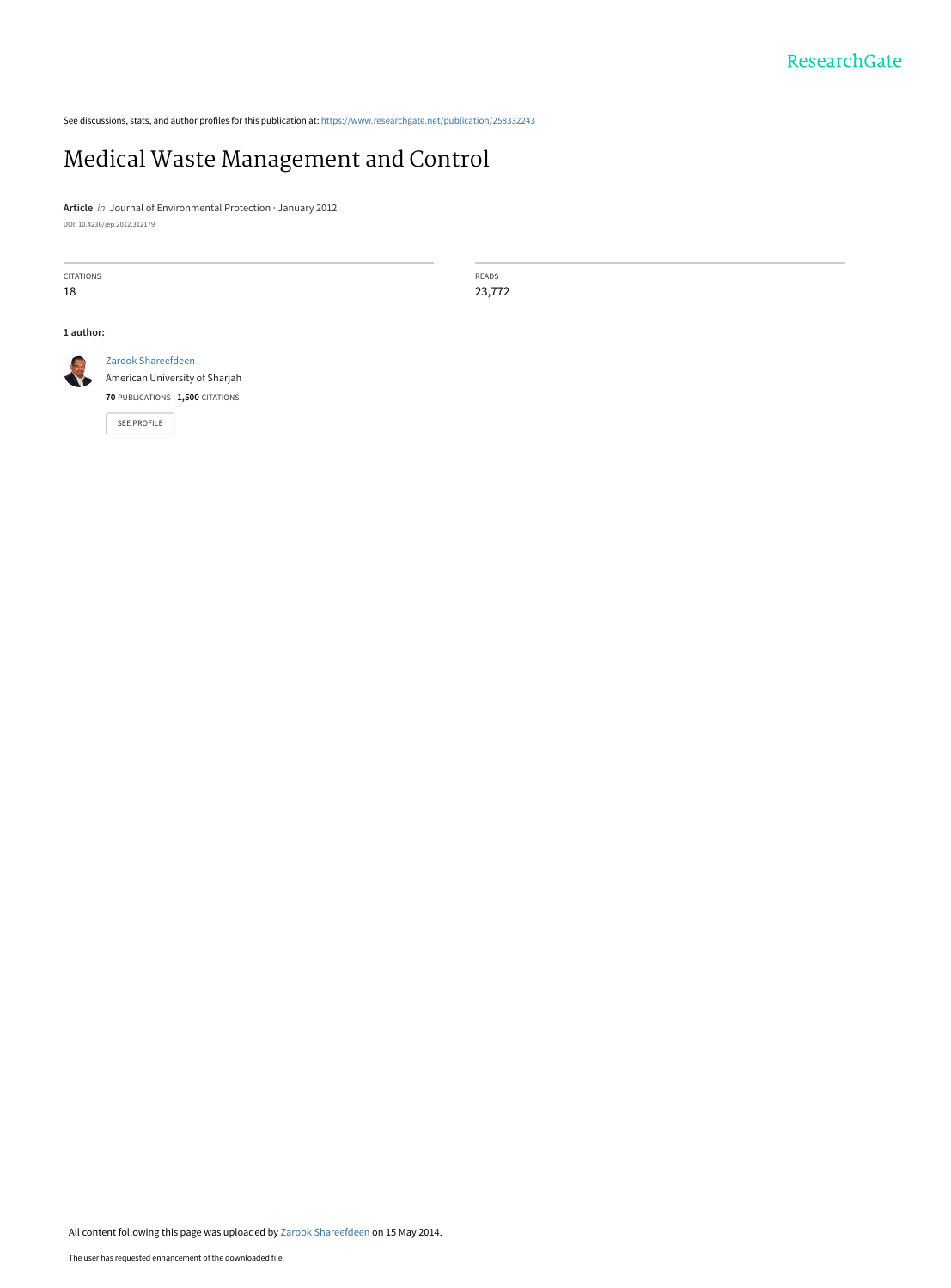

# **Medical Waste Management and Control**

### **Zarook M. Shareefdeen**

American University of Sharjah, Sharjah, UAE. Email: zshareefdeen@aus.edu

Received August  $22<sup>nd</sup>$ , 2012; revised September  $19<sup>th</sup>$ , 2012; accepted October  $21<sup>st</sup>$ , 2012

## **ABSTRACT**

Medical centers including hospitals, clinics and places where diagnosis and treatment are conducted generate wastes that are highly hazardous and put people under risk of fatal diseases. Although the understanding of medical waste management and control techniques is important, technical elective courses that are offered in undergraduate chemical, civil or environmental engineering place less emphasis on this area of education. In this paper, the meaning of medical waste, the risks of exposure, medical waste management regulatory acts, medical waste management procedures and control techniques are presented. The contents presented in this paper served as a supplementary material in an undergraduate elective course on waste management and as an educational guide for medical staff training on waste handling.

**Keywords:** Medical Waste; Medical Waste Act; Waste Management and Control

## **1. Introduction**

Waste in general is any substance (solid, liquid, or gas) that has no direct use and is discarded permanently. A waste is considered hazardous if it exhibits any of the characteristics such as being flammable, reactive, explosive, corrosive, radioactive, infectious, irritating, sensi-tizing, or bio-accumulative [1]. Medical waste is limited to infectious, hazardous, and any other wastes that are generated from health care institutions, such as hospitals, clinics, dental offices, and medical laboratories [2]. The management of medical waste has been of major concern due to potentially high risks to human health and the environment. In the past, medical wastes were often mixed with household wastes and disposed in municipal solid waste landfills.

Hassan *et al.*, 2008 [3] report a survey on Bangladesh hospitals that generate a total of 5562 kg/day of wastes, of which about 77.4% are non-hazardous and about 22.6% are hazardous. The average waste generation rate for the surveyed hospital is 1.9 kg/bed/day or 0.5 kg/patient/day. The study reveals that there is no proper, systematic management of medical wastes except in a few private hospitals that segregate their infectious wastes. Some cleaners were found to salvage used sharps, saline bags, blood bags and test tubes for resale or reuse. In Bangladesh, proper medical waste management is a new phenomenon and government of Bangladesh is trying to develop a new and modern approach to deal with the medical waste properly. Project in Agriculture, Rural Industry, Science and Medicine (PRISM-Bangladesh), a reputed national NGO in Bangladesh, with the financial support from Canadian International Development Agency

(CIDA) has recently developed a disposal facility for low cost medical waste treatment and management in Dhaka City.

Similarly, the generation of medical waste in Korea has been increasing in quantity and variety, due to the wide acceptance of single-use disposable items (e.g. gloves, plastic syringes, medical packages, bedding, tubing, and containers) [4]. In recent years, increased public concerns over the improper disposal of medical waste have led to a movement to regulate the waste more systematically and stringently by the Korea Ministry of Environment. Waste minimization and recycling are still not practiced, thus significant amounts of medical wastes are to be disposed. Incineration is the main method of medical waste treatment in Korea.

In the United Arab Emirates (UAE), there are over 800 clinics and hospitals that generate hazardous medical wastes [5,6]. The main method of medical waste treatment in most countries of the Middle East is incineration; however, other techniques that produce less pollution are now being introduced. The literature shows numerous case studies on the mismanagement of medical wastes as described above for illustration purpose.

The objective of this paper is to introduce readers about the medical waste management regulatory acts, definition of medical wastes, risks of exposure, medical waste management procedures and control techniques.

## **2. Medical Waste Tracking Act and Definitions**

The Medical Waste Tracking Act (MWTA, 1988) is the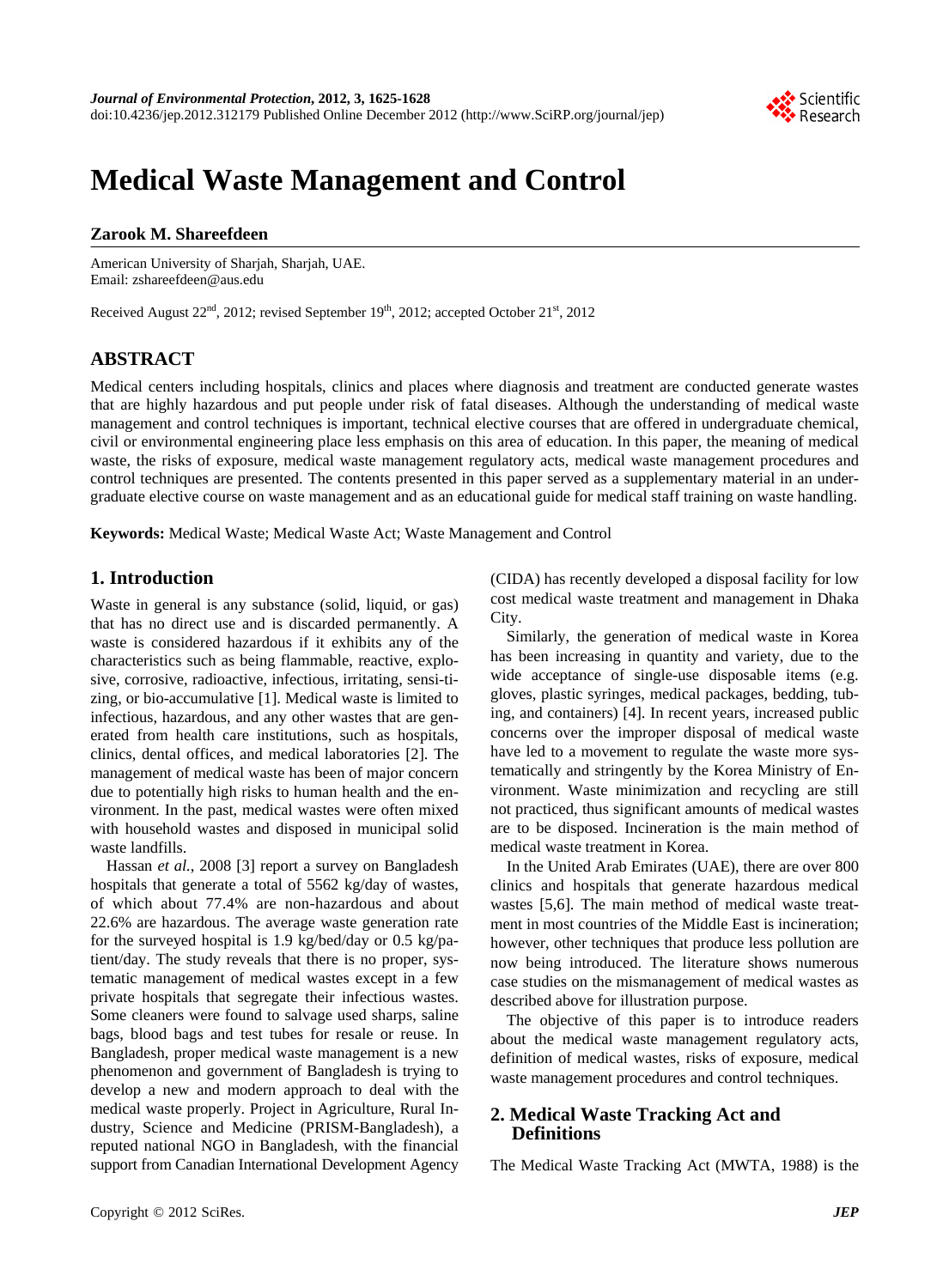first act to regulate medical wastes [7]. It was implemented after life-threatening incidents occurred due to the lack of proper medical waste disposal systems. One example of such incident was on June 1987 when 12 children in Indianapolis, Indiana, played with vials they found in a dumpster outside a medical office. The vials were filled with blood, and two of them were infected with AIDS. After medical wastes were found washing up on several East Coast beaches, USEPA (US Environmental Protection Agency) prompted US Congress to enact the MWTA in 1988 [8]. The Act required EPA to create a two-year medical waste demonstration program.

For the purpose of the demonstration program, the MWTA: a) defined medical waste and those wastes to be regulated; b) established a cradle to grave tracking system utilizing a generator initiated tracking form; c) required management standards for segregation, packaging, labeling and marking, and storage of the waste; and d) established record keeping requirements and penalties that could be imposed for mismanagement. According to MWTA medical waste is "any solid waste that is generated in the diagnosis, treatment, or immunization of human beings or animals, in research, or in the production or testing of biologicals" [8,9].

The World Health Organization (WHO) has classified medical waste into different types: a) Infectious: material-containing pathogens in concentrations high enough to cause diseases on exposure. This includes waste from surgery, lab cultures, used dressings, and others. b) Sharps: disposable needles, syringes, blades, broken glasses. c) Pathological: tissues, organs, body parts, human flesh, blood and body fluids. d) Pharmaceuticals: drugs and chemicals that are returned, spilled, expired or contaminated. e) Chemical: waste resulting from diagnosis, or cleaning material. f) Radioactive: waste contaminated with radioactive substances used in diagnosis and treatment of diseases. g) Pressurized containers including gas cylinders and h) Substances with high heavy metal content: broken mercury thermometers, blood pressure gauges. Infectious, pathological and sharps are the most dominant types of medical waste [10].

The definition of medical waste excludes waste containing microbiological cultures used in food processing, urine, saliva, and nasal secretions unless they contain blood. Like any household and office, medical facilities also generate general wastes such as paper and plastic that are not dangerous to human beings [9]. Medical waste such as sharps (*i.e.* needles, syringes, scalpels, etc.) can endanger human in a non-infectious way.

Depending on the institutions, the quantities of medical wastes produced vary [11]. Households are considered to be small quantity generators, while hospitals are considered to be large quantity generators (>100 kg/ month or more of medical waste). Medical wastes including infectious and sharp wastes account for about 35% of the total waste generated in hospitals. The remaining 65% of the wastes are non-infectious. Unlike industrial wastes which vary depending on the type of processes or sectors (*i.e.* chemical, petroleum, municipal etc.), medical waste compositions remain more or less the same.

Regardless of its quantity and where it is generated, medical waste has serious sometimes fatal effects on exposure. Medical staff, janitors, medical center visitors and patients are exposed to the risk of infection and diseases as a result of exposure. Thus, medical waste hazards and risks exist not only for the waste generators and operators, but also for the general community including children who play near disposal areas. The possible exposure pathways include direct contact, airborne transmission, contaminated water sources and the environment in general.

#### **3. Medical Waste Management Techniques**

There are several methods to minimize the hazards resulting from medical waste [10].

#### **3.1. Segregation**

Segregation is useful since it prevents the contamination of non-hazardous waste by the hazardous waste and making the whole waste stream hazardous. Thus, this method will reduce the toxicity and the volume of the waste stream. Moreover, segregation makes it easier to transport the waste. Waste is segregated depending on the quantity, composition, and the disposal method of the waste stream.

#### **3.2. Separating Different Categories of Medical Wastes**

In medical centers, infectious and pathological waste, and sharps are placed in different containers. The containers are labeled as "biohazard", closed, water tight and of uniform color for each type of medical waste throughout the medical center. The size of the containers depends on the volume of waste generated and the containers used are easy to handle and transport. For used needles specially designed containers are used.

The system for segregation, packaging, labeling and marking involves separating the medical waste into categories, as described. The packaging is done in colored bags [12]. For example, yellow plastic bags are used for infectious medical waste that is meant to be disposed by means of incineration or deep burial in landfill. However, if they are to be treated by autoclave or microwave, they are placed in red plastic bags or containers. In steam autoclaving, the waste is decontaminated by the effects of the saturated steam at elevated temperatures and high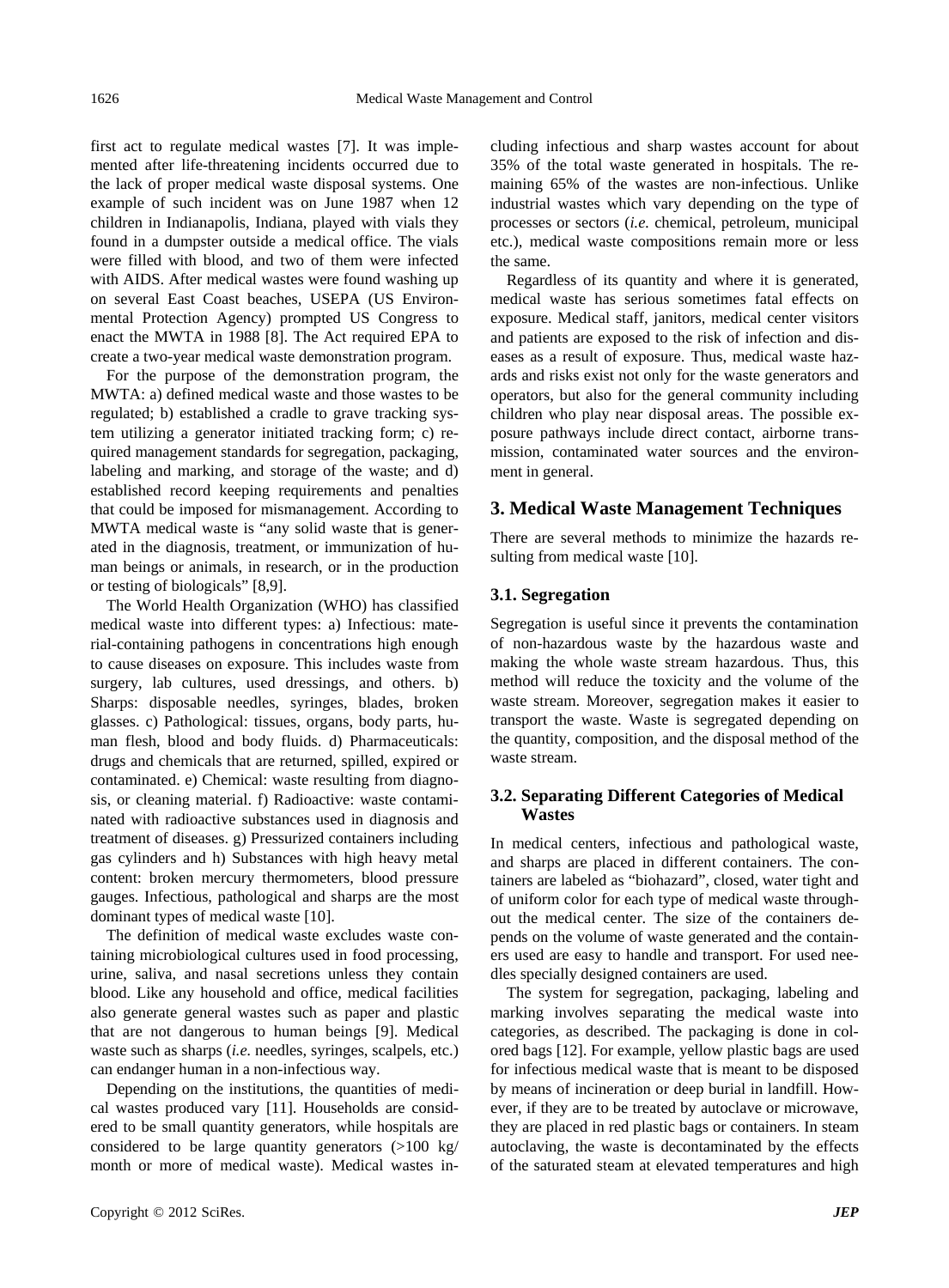pressure. This method is not applicable for pathological, chemotherapy and radioactive wastes.

Hazardous waste packaged in either blue or white transparent bags is usually treated by autoclave, microwave, chemical treatment and shredding, or by landfilling. As for labeling and marking, medical wastes are popularly known to have the bio-hazard symbol. Both the packaging and labeling are adopted worldwide. The difference is in treatment methods [12].

## **3.3. Disinfection**

In order to reduce the toxicity of some medical wastes, chemical disinfectants (*i.e.* chlorine dioxide, sodium hypochlorite, or per acetic acid) are sometimes used. For solid wastes, disinfection is effective if only waste materials are shredded. In some cases, the disinfectants themselves are hazardous, thus it is not recommended for treating pharmaceutical, chemical and some types of infectious waste.

#### **3.4. Incineration**

Incineration is the process of destructing waste by burning it at elevated temperatures in furnaces. The process removes hazardous materials, reduces the mass and volume of the waste and converts it into ash that is harmless. Incineration is suitable for wastes that are 60% combustible. Incineration is suitable for pathological and infectious waste or sharp wastes. Incinerators exist in several different types; each type has a specific function. A mobile incinerator called "drug terminator" is used for disposal of pharmaceuticals. A diesel fired medical waste incinerator called "MediBurn" treats pathological and infectious waste in small medical facilities, and laboratories [13]. This unit is portable and easy to operate and it can incinerate everything from laboratory waste to animal remains.

The advantage of incineration process is that the volume of the waste that will remain for disposal will be reduced by 50 - 400 times [14]. Incineration has a significant advantage of decreasing the volume of the wastes; however its disadvantages include high costs, smoke generation and pollution risks. Incinerators used in hospitals produce more furans and dioxins than incinerators used in municipality. This higher concentration of furans and dioxins are due to a) frequent startups and shutdowns b) less stringent emission controls c) poor combustion control (e.g., waste mixing and oxygen controls), and d) differences in the waste feed composition as compared with municipal solid waste [15]. Incinerators are usually built with a chimney to reduce the smoke and its effect on pollution. Moreover, incinerators are usually located at least 100 m away from the medical center in order to reduce the effect of smoke. A pit below

the incinerator is usually available in order to collect the ashes. Incineration is one of the most efficient methods of disinfecting medical waste.

#### **3.5. Disinfection by Plasma**

In this process, low temperature plasma which is produced by the plasma generator using air as working fluid organizes a combustion process. The medical waste is constantly mixed, thus it maximizes the heat and mass exchange which saves any energy loss. The heat produced is used as an additional heat source in the process. This technology eliminates the formation and release of irregular forms of  $NO<sub>X</sub>$  and high-toxic substances (*i.e.* dioxins) into the atmosphere. Another main advantage is that it has low consumption of energy compared to other mineralization (*i.e.* combustion) processes [14].

#### **3.6. Emerging Technology**

A new technology for management of hazardous medical waste that transforms the regulated medical waste into municipal solid waste is recently introduced. This method involves shredding and grinding the infectious medical waste bags via sharp cutting blades that are installed within the vessels. The blades rotate around 1750 revolutions per minute and the volume of the shredded waste is reduced by 80% [16]. The steps included in the process are loading, shredding, heating, sterilization, cooling, draining, vacuum and unloading. The whole process is enclosed in a compact system and there is no intermediate handling of the waste within the process. Due to the compact size, this system can easily be used for on-site treatment of the waste and installed in hospitals. This will reduce the transportation costs of the medical wastes. In terms of environmental aspects, it is a clean and chemical-free technology and does not have any hazardous emission or radiation [16]. This method is economical and environmentally friendly and is reliable in terms of ease of use and maintenance. This technology is currently practiced in the middle-eastern countries such as Iraq, Jordan, Kuwait, Lebanon, Syria and UAE.

Similarly, a team of engineers in Idaho National Laboratory, USA have invented a new patented technology that helps in better management and treatment of the medical wastes. Based on this technology, Med-Shred, Inc., (Texas, USA) has developed a mobile shredding and chemical disinfecting machine that is aimed for on-site treatment of hazardous medical waste [17]. The machine converts the medical waste into disposable municipal waste using shredders that shred the waste into smaller particles which are then wetted with disinfectant spray and immersed in a disinfection solution. The wet waste is then dried using a hot off-gas in a drying chamber. Considering the number of clinics and hospitals in